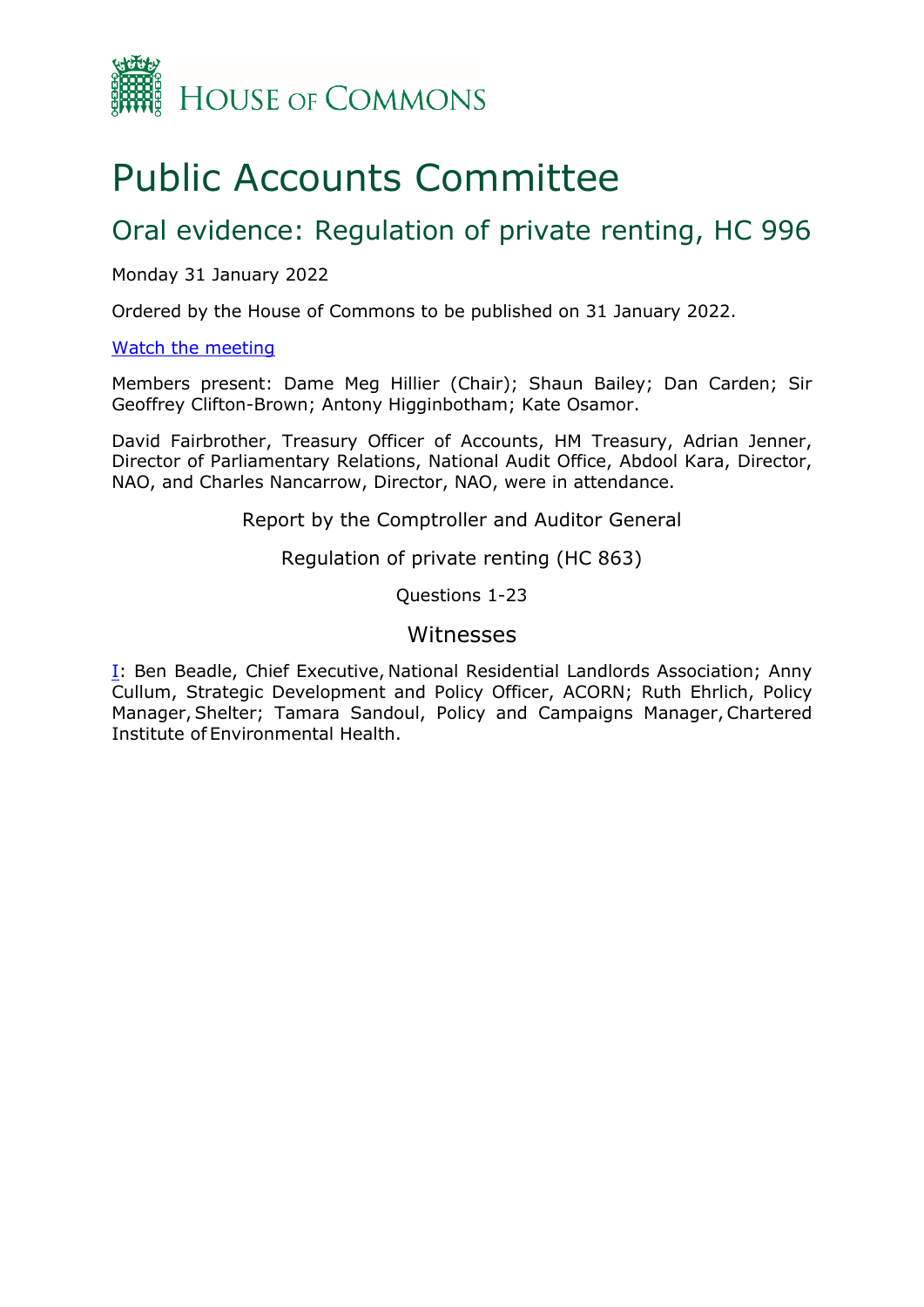

# Examination of witnesses

<span id="page-1-0"></span>Witnesses: Ben Beadle, Anny Cullum, Ruth Ehrlich and Tamara Sandoul.

**Chair:** Welcome to the Public Accounts Committee on Monday 31 January 2022. We will look at the regulation of private rented housing. This has become a more significant issue in England, because in the past 20 years, the number of households in England living in private rented accommodation has approximately doubled, and the sector is facing a number of challenges. As well as the issues that private renters face, such as security of tenure, rent levels and so on, landlords have concerns about many issues, which we will hear about from our first panel. The Department for Levelling Up, Housing and Communities plans large-scale reforms, so this session is timely. We will talk to a panel from the Department later about how that is going and what reforms we might see.

We are delighted to welcome two panels. The first represents stakeholders—both tenants and landlords. Then we will question senior officials at the Department for Levelling Up, Housing and Communities in the second panel.

We welcome the witnesses on our first panel, who are all appearing virtually: Ruth Ehrlich, the Policy Manager for Shelter; Tamara Sandoul, the Policy and Campaigns Manager at the Chartered Institute of Environmental Health; Ben Beadle, the Chief Executive of the National Residential Landlords Association; and Anny Cullum, the Strategic Development and Policy Officer at ACORN, the union.

Before we open with questions, we have some declarations of interests by Members. I need to declare that I rent a private property. I am also a nonactive member of the National Residential Landlords Association—I am not an activist, but a consumer member.

**Sir Geoffrey Clifton-Brown:** As declared in my entry in the Register of Members' Financial Interests, I own a buy-to-let property.

**Shaun Bailey:** I declare that I am a private renter.

Q1 **Chair:** Thank you. We have a later panel, and all of you on the first panel will be lobbying a lot on the changes coming through from Government. I thought it might be helpful if you each listed two things that you think would make the biggest difference for landlords and tenants in improving the regulation of the sector. To start, Ruth Ehrlich, please.

**Ruth Ehrlich:** This will be easy to condense into two. The two No. 1 priorities for us would be scrapping section 21 no-fault evictions, which act as a deterrent for renters who are trying to challenge disrepair in their properties. Renters have a significant chance of being evicted if they complain about disrepair to the local authority. In addition, we need to see better access to data in the private rented sector, which is a consumer market that we know very little about. As a result, we want a robust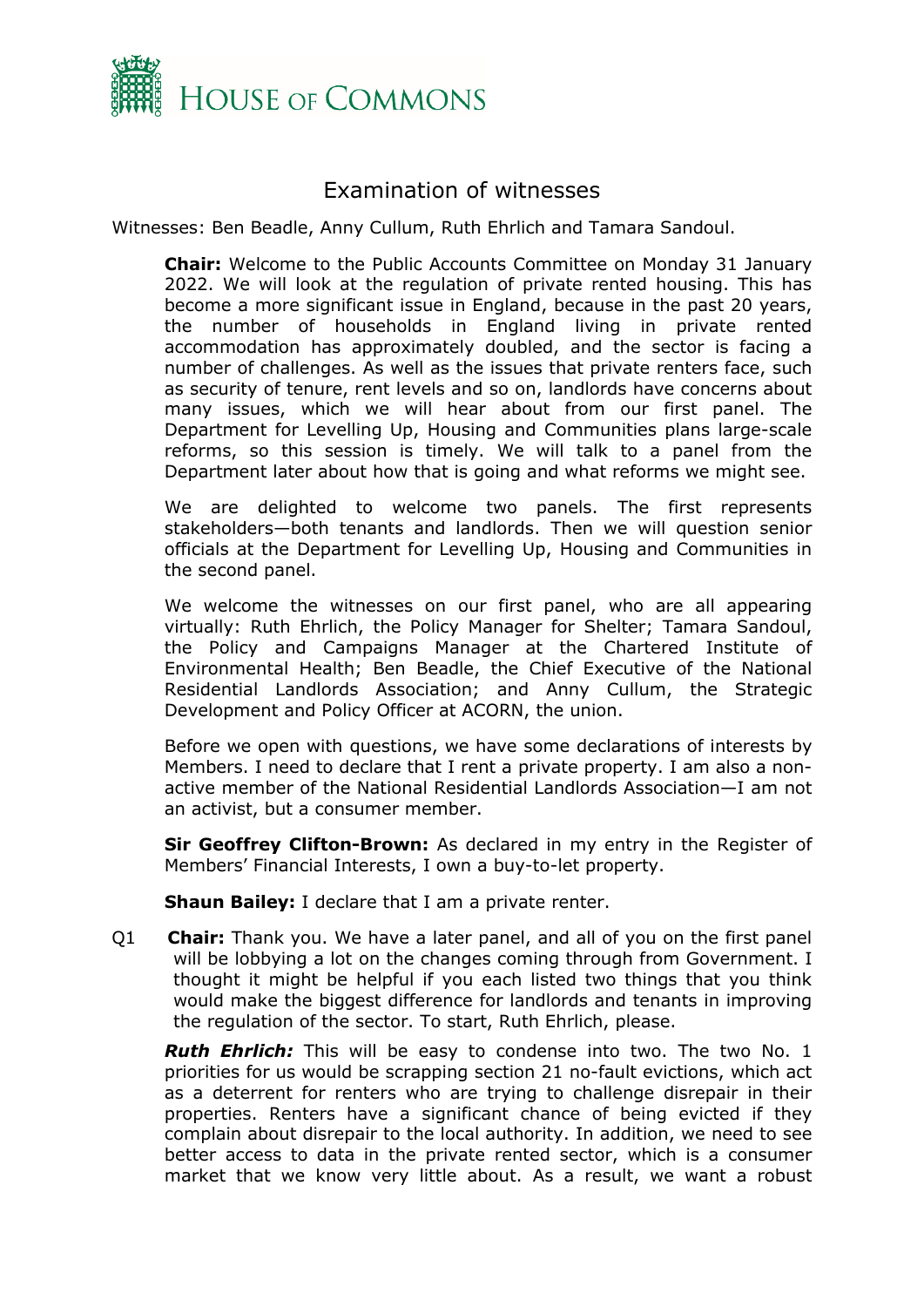

national landlord register, in which every single landlord in England has to register details of themselves, their property and rent levels, so that we can understand the sector better and ensure that local authorities can carry out proactive enforcement against those who are flouting the law.

**Chair:** Thank you very much for setting a good example with a good, crisp and clear answer, Ms Ehrlich.

*Tamara Sandoul:* Ruth has stolen the words right out of my mouth. I could not agree more. Tenants certainly need much more protection from evictions, and to be empowered to enforce and protect their rights as consumers. In our opinion, that would make the biggest difference in driving up standards, because they would not feel that they might be evicted for complaining about poor conditions and dangerous properties.

We are long-standing campaigners for a national landlord register. There are obvious gaps in the data that local authorities and central Government hold on landlords. Collecting that information and making it accessible to local authorities and tenants would definitely improve enforcement and standards in the sector. Local authorities need that information because, at the moment, they do not know where the landlords are, where the properties are or who manages the properties. Those would be simple things to collect and would make such a big difference.

**Ben Beadle:** Good afternoon, everybody. I would say there are two issues. First, I certainly don't disagree with comments made by other witnesses, but I think that we have an enforcement issue in the sector. There's nothing that irritates landlords more than other landlords giving us a bad name. What we see from our own research is a dreadful postcode lottery of enforcement; it varies from local authority to local authority. That's one key area where we would look for standards to be enforced. We need to go back to basics on that.

Secondly, we have a housing supply crisis. We can point to high rents and a whole range of other things, but, in reality, we need more housing—not just in the private rented sector, but of all tenures and all affordabilities. That poses a significant issue to the sector at the moment.

**Anny Cullum:** I agree that scrapping section 21 is really important for helping tenants to enforce their rights in the private sector; as Ruth said, it really is deterring people from complaining and enforcing standards, because they are worried about losing the roof over their head. That is vital.

Secondly, we agree that a landlord register is incredibly important, but also that any enforcement must be properly funded. We feel that councils do not have the resources to properly enforce the existing standards and that there is a postcode lottery.

**Chair:** Thank you very much. Colleagues will now delve into the points that you have raised. It is interesting to see that there is a lot of consensus across the four of you.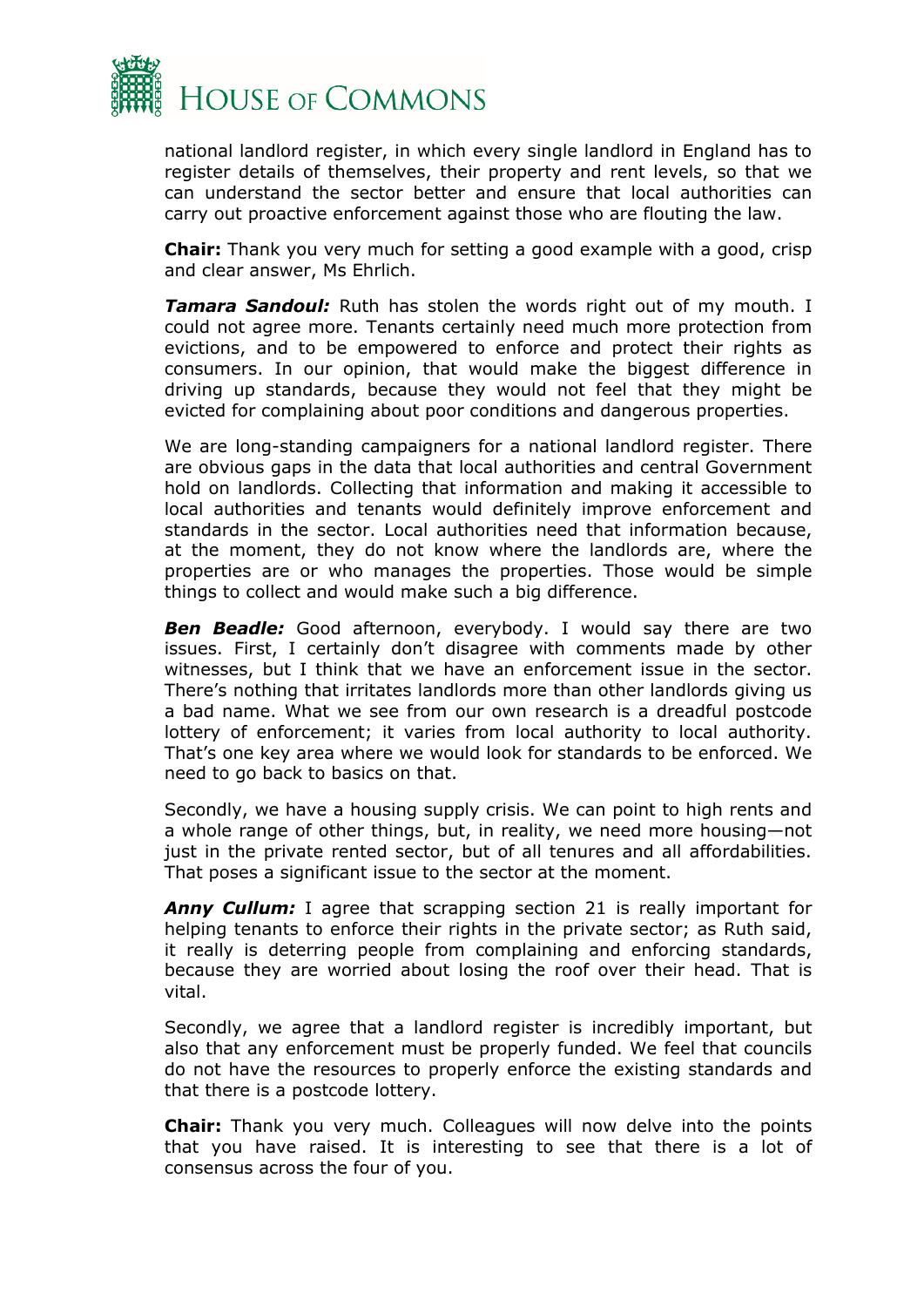

Q2 **Dan Carden:** I declare that I am also a tenant, with a private landlord. What is the role of local authorities here? Do they receive enough support to regulate the sector effectively, as it stands?

**Anny Cullum:** We don't believe that landlords receive enough support. We recently did a survey of our members and found that, of the tenants who had appealed to their landlords for support, 35% were told by their councils that their issue wasn't serious enough for the council to deal with. In our experience, councils are dealing with only the absolute most severe cases, which allows less severe cases to get worse and worse. They also have really small teams, so they have a lot to juggle.

*Tamara Sandoul:* To check, was the question about local authorities having enough support?

**Dan Carden:** Local authorities, yes.

*Tamara Sandoul:* From speaking to our members, we don't feel that they have enough support at the moment. There is a bit of a postcode lottery in enforcement in the private rented sector. There are serious issues with resources in local authorities, which are having to do more with less. There are different local priorities, strategies and circumstances, which mean that there is variation.

Local authorities tackle the private rented sector in different ways. Some of them have selective licensing schemes; we know that those are much more effective at improving standards, but they are very resource intensive. Local authorities need to put in a lot of money for up-front costs, a lot of time and a lot of admin support, and they need to recruit a lot of extra staff before they can set up those schemes. However, they do tend to work well.

When we have seen funding from the Department for Levelling Up, Housing and Communities, it has been very short term and has sometimes had to be spent in a matter of months. Funding is obviously always very welcome, but we feel that DLUHC could support local authorities in a better and more sustainable way through a longer-term funding model; that would help the local authorities that are, perhaps, not performing as well as others. It would bring them up to the right level, and allow them to produce resources that other local authorities could use, such as good practice case studies and so on.

*Ben Beadle:* We do have a problem with enforcement here, and the support that we give to local authorities is not enough. Research published by Unchecked UK has set out the scale of the cuts made by local authorities, which are charged with enforcing the regulations in the private rented sector. We know that between 2009 and 2019, the amount spent on housing standards by local authorities in England fell by 45%; the amount spent on environmental protection and regulatory services by local authorities fell by 31% over the same period; and similarly, the amount spent on local authority environmental health officers in England and Wales fell by a third, so I do not think we can be surprised by what we are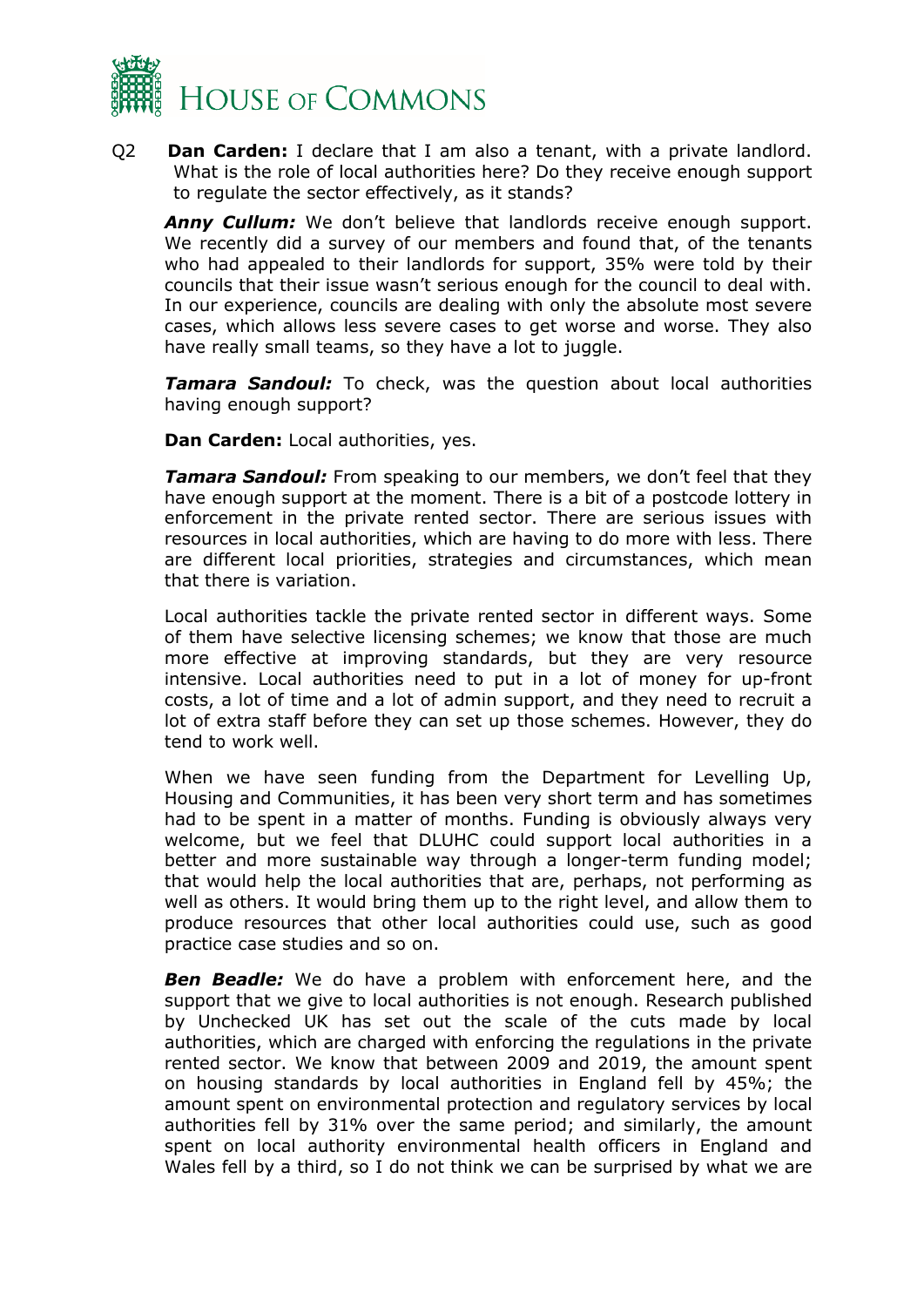

seeing here. Local authorities need to be better funded in order to meet the need to improve standards. It is as simple as that.

*Ruth Ehrlich:* Ben took some of those stats straight out of my briefing, so I do not have a great deal to add, but we recently carried out some research with local authority officials, and 80% of those officials said that they did not have sufficient numbers of staff working on licensing and enforcement to ensure that the landlords in that area were compliant with their legal responsibilities. There is clearly a bit of a funding crisis when it comes to local authority enforcement teams, but I would also say that their work is stifled by the lack of a really robust national regulatory framework, which would make it easier for local authorities to work together and share data across lines, so that they could enforce standards effectively.

Q3 **Kate Osamor:** I would like to declare that I live in a housing association property. I will start with a key question. Our witnesses have spoken about issues to do with properties, and especially about properties that are in breach of category 1. Do you think tenants have sufficient access to redress when things go wrong?

*Ruth Ehrlich:* This is a really important question. There are organisations, such as Shelter and Citizens Advice, that plug the gap in advice and support for people who are struggling. In addition, you have renter unions, such as Greater Manchester Tenants Union, London Renters Union and ACORN, which provide that essential on-the-ground help for people who are struggling with conditions, harassment or eviction, especially in areas where local authorities might be struggling to provide proactive assistance, but as I say, we are plugging gaps. It can be really difficult for private renters to get redress when they need it. There are lots of issues that renters currently face: not knowing that they can complain, not knowing how to complain and where to complain, and then obviously being scared about complaining, with this constant threat of a no-fault eviction hanging over their heads.

We want to see improvements to the redress sector. We at Shelter would ideally like to see one ombudsman for each sector of the housing market. A private rented sector ombudsman would pick up repair issues and low-level harassment. Alongside that, it is vital that we have adequately funded courts systems to pick up those more serious cases, and that the local authority continues to provide essential intervention.

The Government have committed to mandatory redress for private renters. That is kind of a positive thing, but we need to remember that it would not function as a centralised system. The Government proposal is to have multiple redress schemes providing the same service to private landlords. We do not want to see multiple schemes offering the same service, because that will try to attract clients who are landlords, and those incentives will not be for the benefit of tenants, so a redress scheme would not function as a centralised database that would look out for tenants but also provide essential data to local authorities.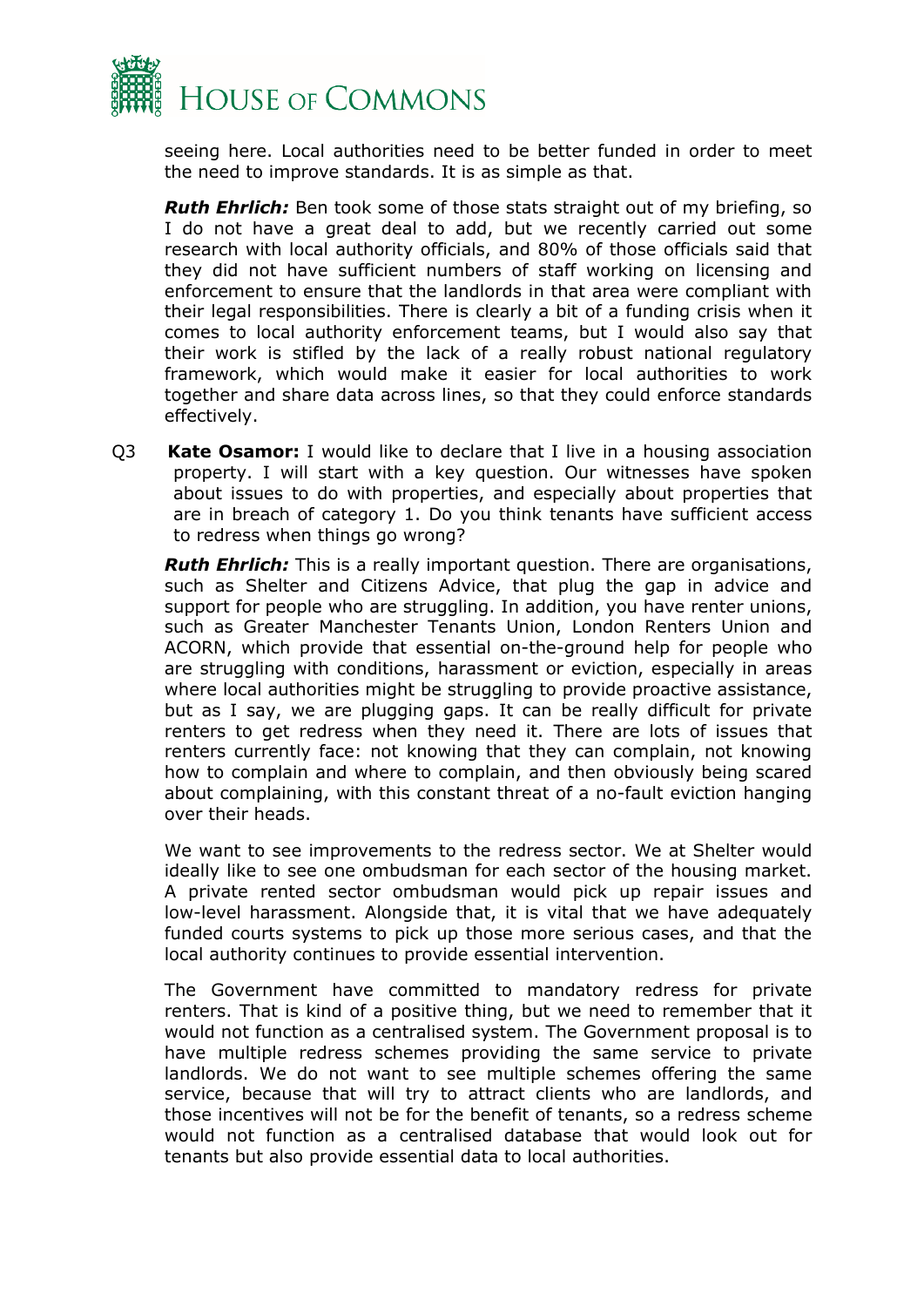

#### Q4 **Kate Osamor:** Could I ask Ben Beadle to come at this from the other direction?

*Ben Beadle:* With pleasure. Again, we are at one on this. I think it is a glaring omission that we do not have a redress scheme in the sector specifically for private landlords. We have it if you rent through a letting agent, but not if you rent through a landlord. Quite properly, the Government have committed to bringing forward a redress scheme as part of the much-mooted renters' reform Bill. I think that will be a good thing for the sector, quite frankly. It will work, I hope, in the way that tenancy deposit protection has for the past 13 years, and it will improve standards and give tenants an independent course for adjudication and redress. Of course, the most serious cases would be reserved for local authority enforcement and/or would go to court for enforcement of further issues. I would not call it low-hanging fruit, but I think there is widespread consensus that it will improve the sector in a significant way.

*Anny Cullum:* I agree with what Ruth and Ben were saying, but I point out that one of the problems that tenants face is that there are so many different types of enforcement body; you do not know where to turn. For deposits, you have an independent deposit scheme; you have the local authority for conditions; you have the property ombudsman for letting agencies. That is very confusing for tenants.

Another problem that we have found with the deposit schemes is that if you reach a stalemate, and the independent body does not help the parties to reach a solution, tenants can take their landlord to court, but they have to fork out hundreds of pounds to do that, which they do not get back unless they win. That deters a lot of tenants from doing that; people simply do not have hundreds of pounds to put into those court claims. That needs to be looked at as well.

*Tamara Sandoul:* I very much agree with what Ruth and Anny have said, so I will not repeat it, but I would like to add that some environmental health teams do support tenants and renters in taking rent repayment orders through the courts after they have prosecuted landlords. That is a really powerful tool for recouping some of the rent that they have paid on a property that is just too dangerous to live in. I think those powers are under-utilised, because of course it comes back to funding and resources, and very few local authorities have tenancy relations officers now in place—Bristol is one of them, but very few have those roles. It does come back to funding.

Having one ombudsman would be really helpful, just to direct tenants' queries to different agencies and departments—something that tenants would not instinctively know about. I definitely fully agree with that.

Q5 **Antony Higginbotham:** I want to talk through what a good regulatory system would look like in the private rented sector. It sounds as though everyone is coalescing around the idea that you need expectations to be reasonably clear for landlords and residents. I wonder whether they currently are. Mr Beadle, are the expectations on landlords clear, as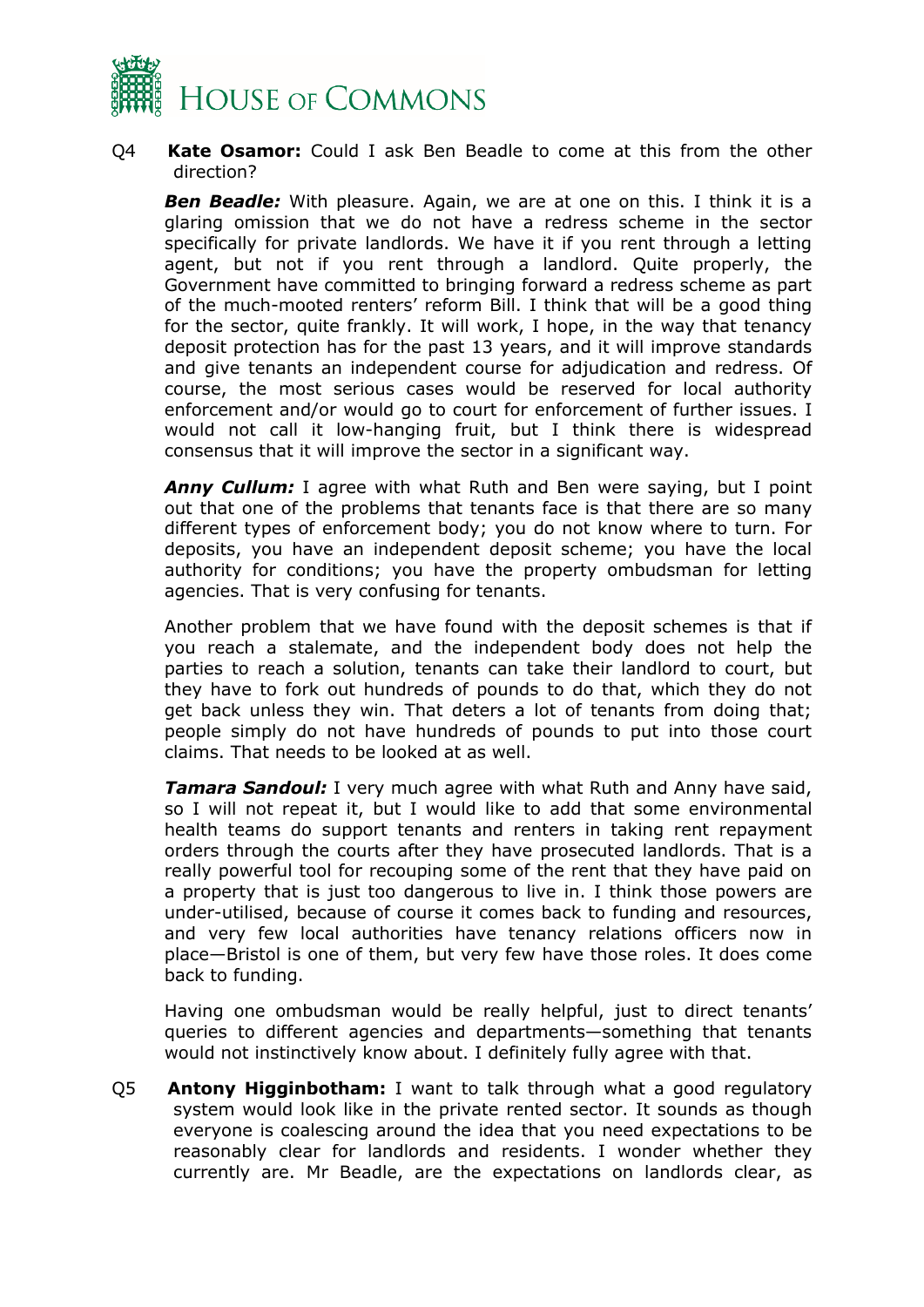

regards their property, setting rents, and so on?

**Ben Beadle:** It should be, because they are the professional in the transaction, I would venture to say, but I think we have some gaps there. You need only look at some of the figures to see that we do not have the right sort of support across the sector.

We are really clear as an association that no tenant should be expected to live in substandard accommodation, and that we should aim high when it comes to the private rented sector. It is worth pointing out that the proportion of private rented homes with at least one category 1 hazard has more than halved in the past 10 years; that has come from a high. We are going in the right direction, but—this is like my school report—there is still more to do on that front.

The whole framework of how landlords and tenants are supported needs to be addressed as part of this. You want people to enter into the transaction fully understanding their rights and responsibilities under that contract, rather than finding out when it is too late and then trying to enforce their rights from one step behind. I think the figures speak for themselves.

Q6 **Antony Higginbotham:** That is very helpful. May I come to the others maybe you first, Ms Ehrlich? From the consumer side, do you think it is clear where residents fit into things, what their redress schemes are and what they can expect from landlords? I ask that because it is very easy, when you first take out a tenancy, to be given leaflets about what you can expect, but the problems often don't occur at the very start of the tenancy. It might be eight months in, when some of that paperwork has gone. Is it clear? Do you think we can do better on ensuring that people understand, throughout the tenancy, what is expected?

*Ruth Ehrlich:* You are absolutely right. Lots of information is provided at the start of the tenancy, and that is well and good, but when you live in a property for a long time and have different difficulties or issues, it is not as simple as looking at the terms of your tenancy agreement and knowing exactly what to do about it. I think that comes back to a fundamental imbalance in the relationship between landlord and tenant. Tenants will, more often than not, want to do anything they can to keep a safe roof over their heads, and that means there is a real fear of rocking the boat if they complain when something goes wrong.

We support people every day, through our front-line services, who have tried to speak to their landlord, but don't even know who they are, or can't get hold of them. They approach their local authority and are met with an under-resourced system that can't necessarily intervene in the way that it is meant to. As Anny pointed out, you have so many different avenues to redress as a renter, depending on what your issue is, that we need some kind of streamlined redress scheme. It was proposed a few years ago to have a one-stop shop where your housing complaint would be directed to the appropriate body, and that kind of resource would be extremely helpful, because it doesn't exist right now.

Q7 **Antony Higginbotham:** That's really helpful. Ms Cullum, or Ms Sandoul,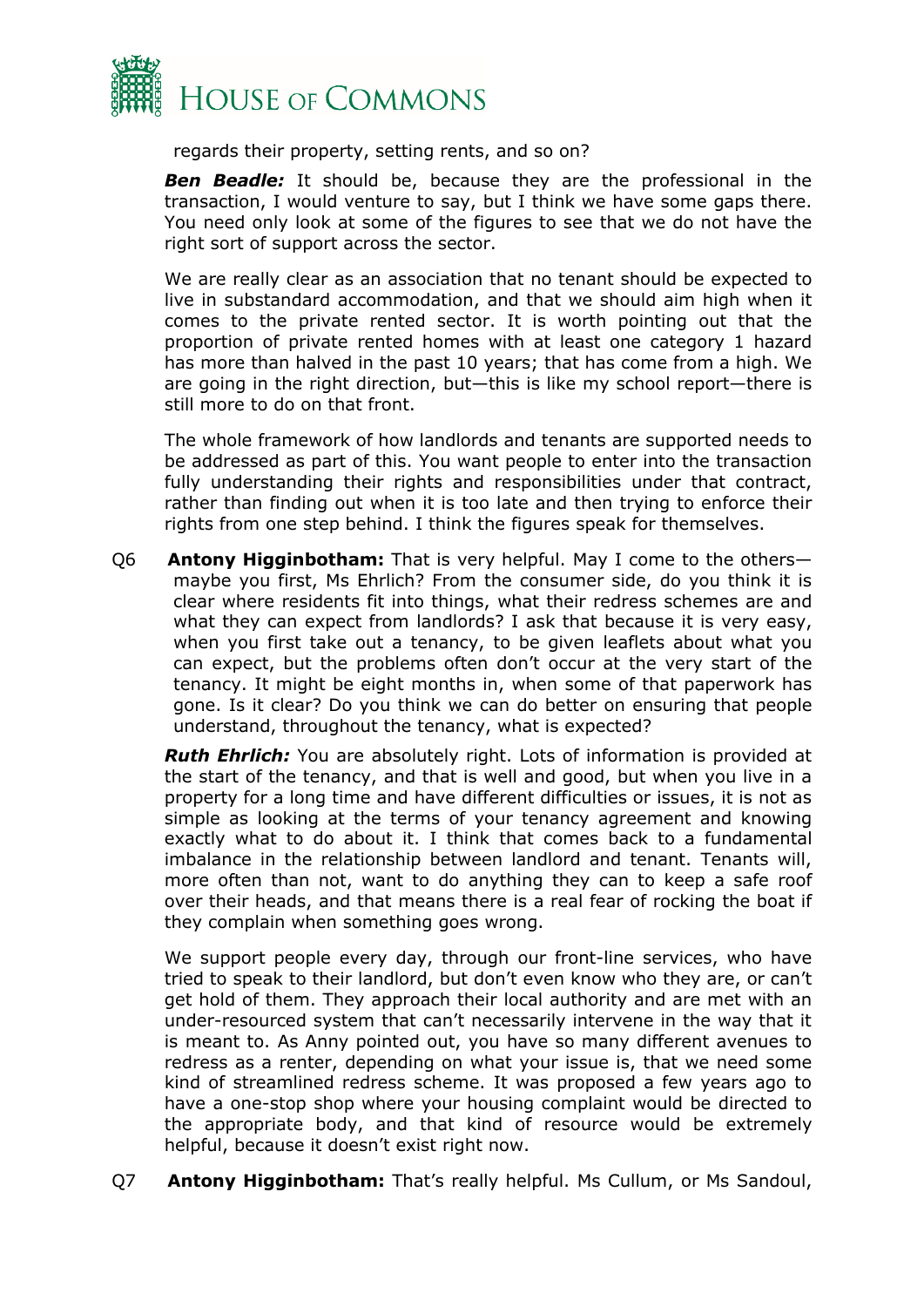

do either of you want to add anything?

*Anny Cullum:* What I would like to say, from ACORN's perspective, as a renter's union, is that, although you can find online the way your landlord is supposed to behave, and what you can do if they don't behave in that way, landlords are not being prosecuted or banned in the numbers that they should be. That's something that the NRLA have also pointed out in a recent report.

I feel that there is clarity on what should be there but, actually, it is unclear what, culturally, will be done. A lot of tenants have a lack of faith in the enforcement agencies. They feel unclear about whether they will keep a roof over their heads if they put the time and energy into complaining, or whether it will have been worth the effort. Lots of our members have spent weeks and weeks trying to get help, and then nothing really comes of it.

It is important to think about what is written on paper and what is happening in practice when thinking about how clear the responsibilities are. Does that make sense?

**Antony Higginbotham:** Yes, that is very helpful. Thank you. Ms Sandoul, do you want to add anything?

**Tamara Sandoul:** I don't have anything specific to add, other than to say that it is a complex system. Lots of new rules have been added on top of other rules, and it has become very complicated. I can see how landlords and tenants might find the system confusing. Some better communication and the bringing together of the different powers and standards might be very helpful to clarify that relationship.

Q8 **Shaun Bailey:** Engagement by the Department is a key way for it to monitor, in particular, the impact of its regulatory structures and legislative interventions. I am keen to hear from the panel—we will go in the order that we have gone so far—how you have found engagement with the Department and whether you think that there is effective engagement with those right on the frontline, such as tenants and/or members of the organisations that you represent. Mr Beadle, we will start with you.

**Ben Beadle:** With pleasure. Very positive engagement, to be honest with you—we have regular discussions with the civil service team at DLUHC, but one of the perennial frustrations is that they do not always have all the levers at their disposal to deal with the matters that affect housing. So, you do not need me to tell you, but there is universal credit with the DWP, taxation issues with the Treasury and energy issues with BEIS. I am very keen to see greater collaboration across Government, because there is nothing more frustrating, when you have had a conversation with DLUHC, to then find something counterproductive to the conversation that you have had going on elsewhere. There are plenty of examples like that, but it is about frequent and always respectful engagement. We always try to be as helpful as we can with regard to data, and what the industry is telling us, and obviously expect them to do the same with other groups.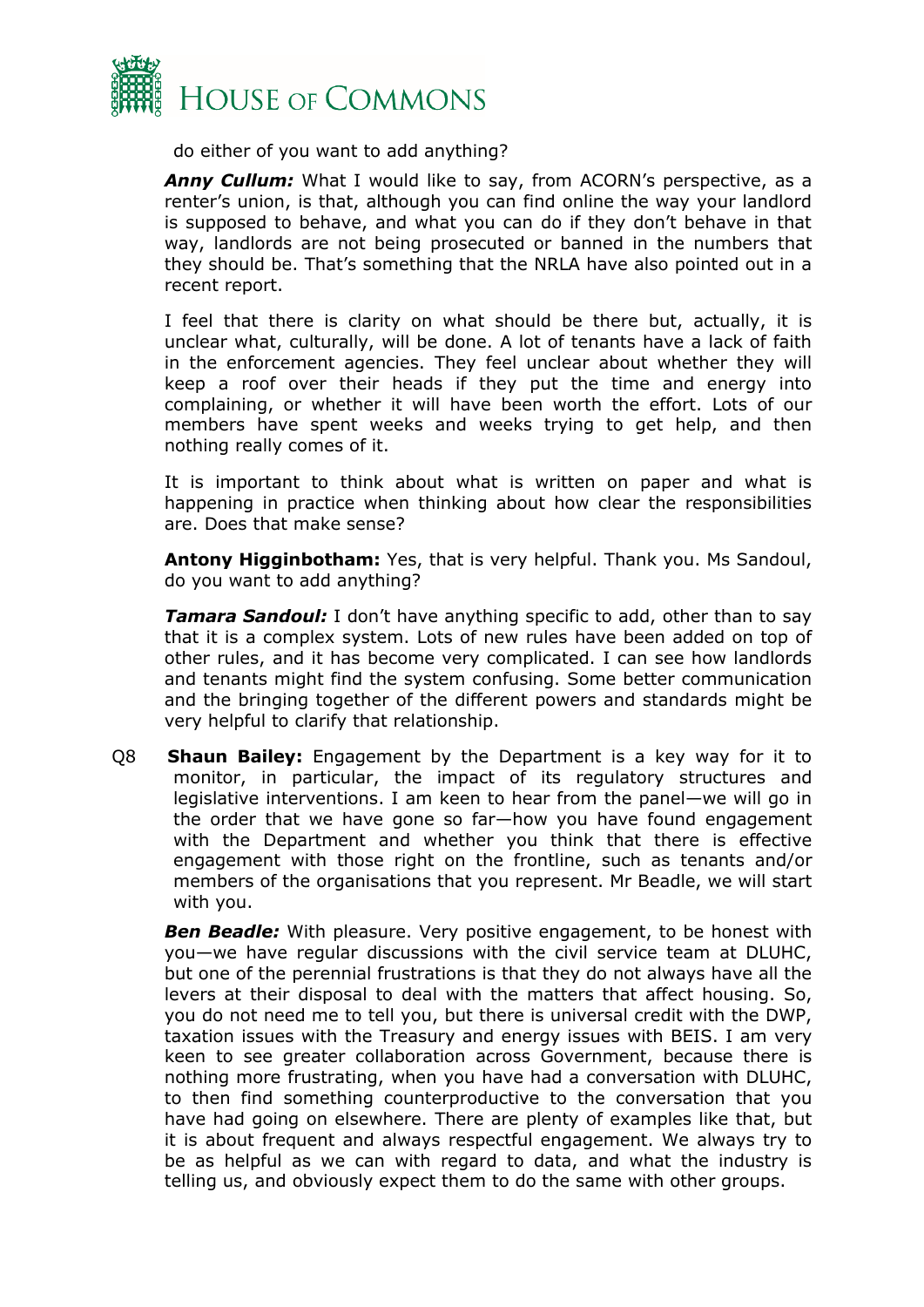

Q9 **Shaun Bailey:** Thank you. Ms Ehrlich, what about you, particularly in terms of the people you interact with day to day?

*Ruth Ehrlich:* I will echo Ben. First, officials in the Department have done such an extraordinary amount of work over the past two years, in particular during the pandemic, to protect renters who were at risk of eviction. We have also been really engaging with them with the work around the renters' reform Bill, which has been really positive. The thing that I would say is that the Department generally needs to be bold in its reforms, and be open to, and excited by, the possibility of taking wholesale reform of the private rented sector, rather than the piecemeal approach that has been taken over recent decades. It is clear from the NAO Report that the sector is not functioning as a healthy consumer market as it stands, and so the upcoming reforms need to focus on the problems at hand.

To use an example of a piece of legislation that was introduced a few years ago, part of the Deregulation Act 2015 aims to stop retaliatory evictions when a tenant complains about disrepair in a property. This was obviously a piece of legislation that Shelter really supported. The idea in its infancy was that, if a tenant complained to their landlord in writing about disrepair, any section 21 no-fault notice would be invalid for a period of time thereafter. That proposal was then watered down in the process of it becoming law to the point where the threshold for triggering that protection is so high that the local authority has to have served an improvement notice on your landlord, which we know happens really rarely because of the resourcing issues in local authorities, and the nature of a landlord-tenant relationship, which is that most tenants complain directly to their landlord in the first instance. There is plenty of opportunity for a section 21 notice to be served. I wanted to talk about this piece of legislation because it serves as a bit of a cautionary tale. If we want to reform the private rented sector and bring in genuine protections for people, we need to be brave and bold, and the Department should embrace that.

**Shaun Bailey:** That is great, thank you. Ms Sandoul?

*Tamara Sandoul:* We have had quite good engagement from the Department, especially before the covid-19 pandemic. There has been a number of interesting exploratory consultations and reviews that have not really been developed or acted upon since, but generally the civil servants we have interacted with have been really open and interested in exploring the problems. The issue is that we have been repeatedly told that there has not been an opportunity to introduce or change primary legislation, and some of the issues that we and our members have identified go back to legislation and regulations being drafted in a way that makes it more difficult for local authorities to enforce their powers. If there is no opportunity to change them, that is really a problem.

What we would really like to see, as Ruth said, is a long-term bold strategy for the private rented sector, which we have not seen to date. The sector has doubled. Many more people are living in the sector, and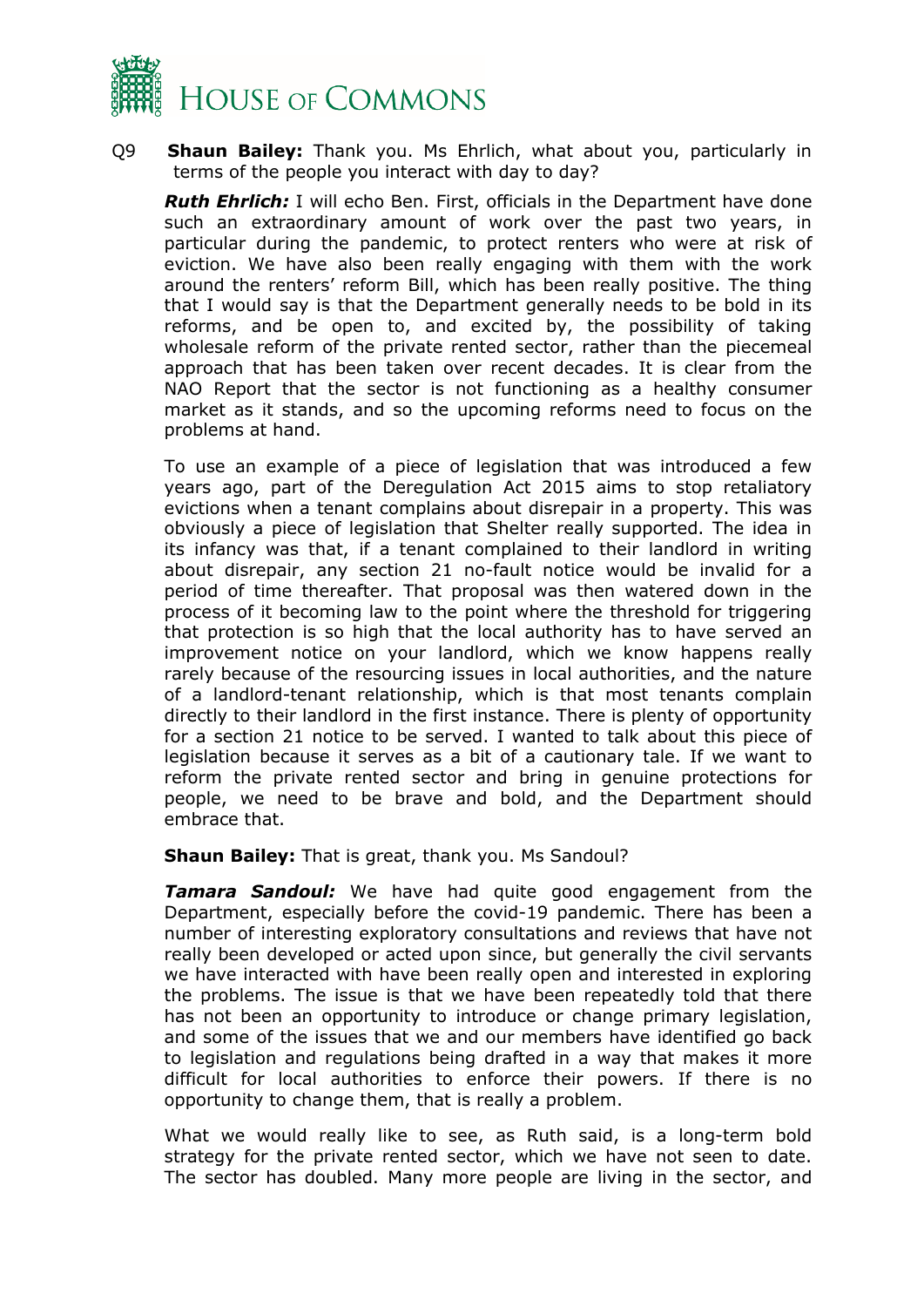

lots of those people are vulnerable. We need to take a wholesale look at this and sort out some of the smaller issues about why local authorities might find it difficult to use some of the powers at their disposal, and take time to evaluate and correct them. One example is civil penalties, which are meant to be an alternative to prosecution for local authorities, where the money that they collect from the landlord goes back into enforcement. That is great, but what we have heard from local authorities on the ground is that they are finding it difficult to collect those penalties. It can take one to two years to actually get the money in the enforcement budgets, which means that they are not hiring the staff through those penalties that they should be to up their resources and enforcement.

So there are some basic and small issues that we would like to see amended and corrected. That will involve some changes in legislation, so we would like to see more willingness from the Department to explore all options and not just guidance.

*Anny Cullum:* I agree with everyone about the need for big bold reform and not taking things piecemeal. From a renters' union perspective, we have not had much interaction with the Department at all, and we would really welcome the opportunity for our members to speak to the Department about their day-to-day experiences and have more engagement. That is something we would really welcome.

Q10 **Shaun Bailey:** Finally, this is a quick-fire question and the answer can be literally yes or no. Are you confident that the Department right now would understand the experiences of a typical member of the groups that you represent? That means, for Mr Beadle, a landlord, and, for Ms Ehrlich, someone who is currently dealing with issues around homelessness—this applies equally to Ms Cullum and Ms Sandoul. Would you say that the Department has a real grasp on the experiences of those groups?

**Ben Beadle:** Yes is the answer from me but, obviously, bearing it in mind that there are different types of landlords out there. I know that DLUHC have been segmenting the market around the different types of landlords that exist, etc. We represent a certain part of the market, obviously, but yes, those are the conversations that we had, and they are genuinely interested in the case studies and experience that we bring to the table.

**Ruth Ehrlich:** It's a yes and a no from me. We have had really positive engagement, but I cannot overstate the extent to which people are struggling in the housing emergency at the moment. In particular, people on low incomes and people from other marginalised groups are fighting for their homes, and it is vital that they are at the heart of these reforms. I think we can't just go for the easiest, one-size-fits-all solution; we have to think about people at the sharpest end of the housing emergency and make sure that this is going to keep them safe and secure.

*Tamara Sandoul:* The answer is yes from me, because the PRS standards team in the Department have employed two environmental health practitioners in their team, which has greatly improved their knowledge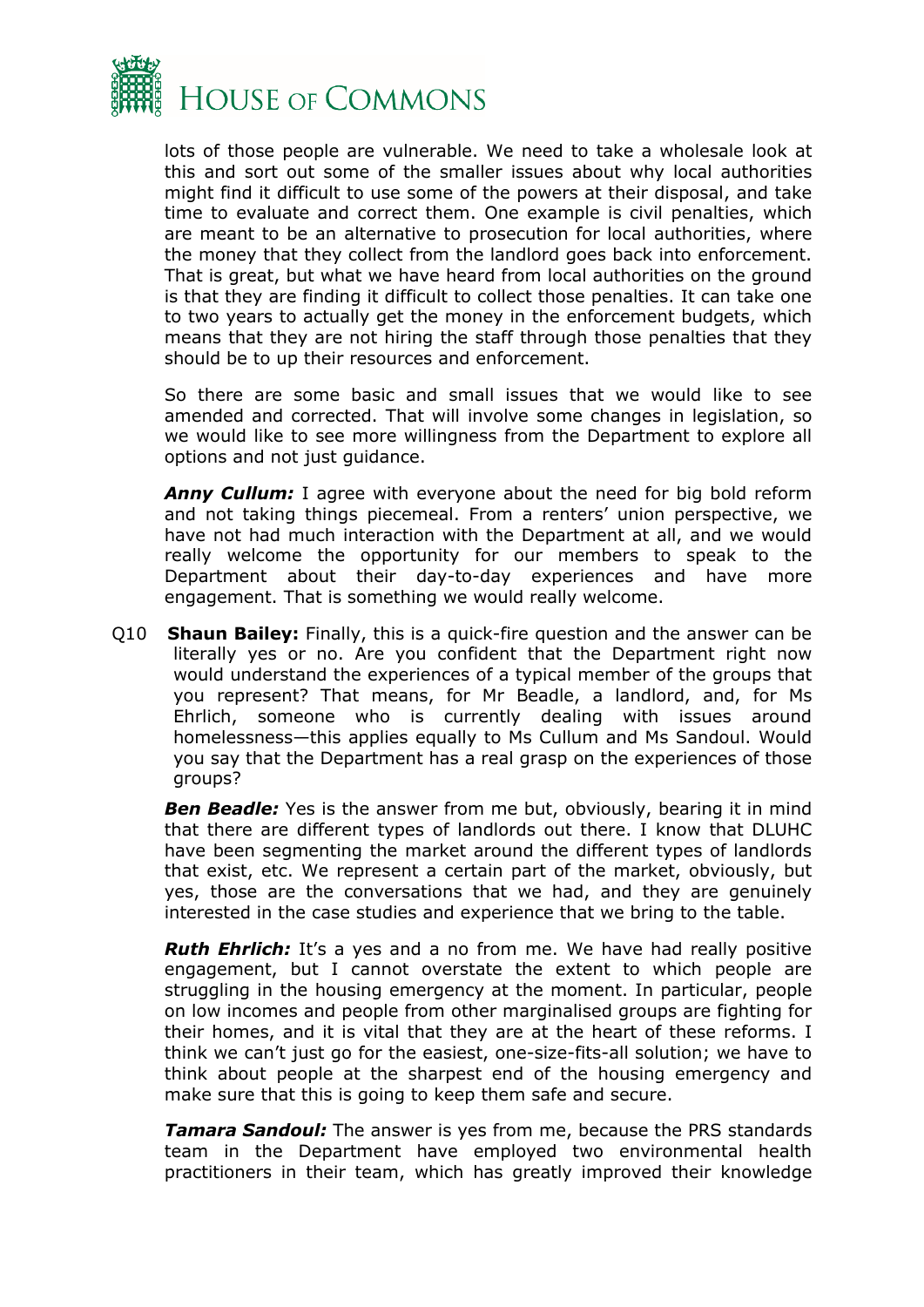

and understanding of how our members work on the ground. Having said that, I think that more could be done in engaging with different local authorities to understand what their individual barriers are to better enforcement.

*Anny Cullum:* The answer, I'm afraid, would have to be no from me. The legislation that we have seen so far has been few and far between and, as we have said, it has been so watered down that in practice it has not been helpful in a lot of cases. There are some good exceptions to that, such as the lettings fee ban. But I am a private renter and, given my experience, I hope that people do not understand what I am going through, because otherwise we should have had change earlier—if that made sense.

**Shaun Bailey:** That's great. Thank you, Chair.

Q11 **Chair:** Thank you very much to my colleagues. I just want to check a couple of points. Mr Beadle, earlier, when everyone listed their issues, which are remarkably similar—scrapping section 21 and a national landlords register—you said you agreed with the above. Does that mean that it is the official position of the National Residential Landlords Association that you would like to see section 21 scrapped and a national landlords register introduced?

**Ben Beadle:** We are not campaigning for section 21 to go. From my experience of what my members tell me, they do not evict tenants without reason. They do not do so unless they have a good reason to do so, so it follows, for me, that when section 21 goes and we have a fault-based method for repossession, that will work as well for landlords as the system does at present. So I have no issue with section 21 going. It obviously depends on—

Q12 **Chair:** But you represent people who have made the effort to join your organisation. What percentage of landlords do you represent, nationally?

*Ben Beadle:* We have about 100,000 members. You have put me on the spot; I can't give—

Q13 **Chair:** Actually, no one knows how many landlords there are, as we have already identified, so that is perhaps an unfair question—that particular element of it. That brings me on to this issue. First to Mr Beadle, if section 21 is or is not scrapped—the thing is, how does this meet landlords' expectations? I ask because there are landlords who will evict people with or without section 21—the landlords who presumably you would hope are not your members. Then there are landlords who will use section 21. Whatever comfort you have given there, they will use it. They might say that they genuinely need to do work to the property. Nevertheless, as Ms Cullum and others have particularly highlighted, that puts people in a position where they are very frightened that they are going to lose their home.

**Ben Beadle:** Sure. For me, as somebody who wants to keep people in their homes in order to have rent coming in, it is a curious business model where the first thing we talk about is how quickly we can get tenants out.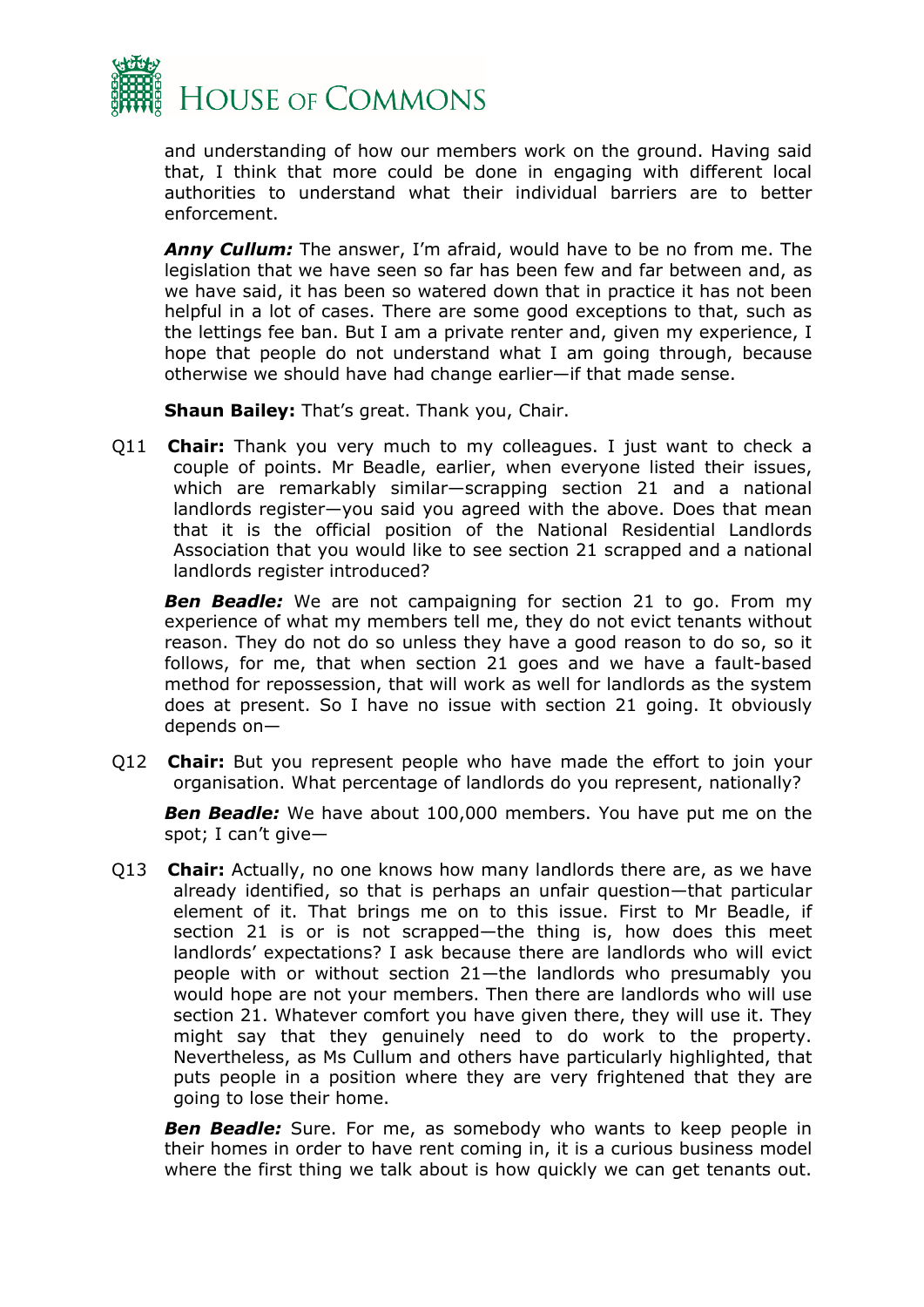

The association and I are very much about sustaining tenancies where tenancies can be sustained. We want tenants to have a really good experience when they rent through a landlord. If you look at the English Housing Survey satisfaction figures, you can see they show 83% satisfaction and an average tenancy length of four and a half years. However, I accept that there is still room for improvement. With section 21 going, there is a new opportunity to refresh the sector; it will be the biggest change in my lifetime, and it is not something that I am worried about, frankly. I think we can get on with it and professionalise the sector. What needs to happen is, when section 21 goes, there needs to be a review of the section 8 grounds, because the concerns that landlords do have are around how they will manage antisocial behaviour. Obviously, section 21 is an easy tool within which to deal with antisocial behaviour. That is the only fly in the ointment as far as I am concerned.

Q14 **Chair:** You mention the English Housing Survey. It is worth pointing out to anyone who is following this that page 23 of the National Audit Office's Report, figure 7, has a list of things there. We do not have time to go through everything. You have picked a good figure there. However, I know that the figure for private rented households with working smoke alarms is 89%, which is lower than for both social housing and owneroccupied housing—although only a smidgeon below owner-occupied housing. Just to be clear, not every figure in that survey is positive for the private rented sector.

#### *Ben Beadle:* I accept that.

Q15 **Chair:** Perhaps in answering this, Ruth Ehrlich, you can pick up on the point on section 8 as well. One of the concerns when we have looked at this is that, ultimately, everything goes to court if there is a dispute. Do you have any sense on how much court costs? Perhaps Mr Beadle can come in in a moment on what court costs for landlords. But it seems to me that there are costs on both sides, and it takes a long time. Can you give us an example, or examples, that you have been dealing with at Shelter when people have had to go to court to deal with their problem with a landlord?

**Ruth Ehrlich:** Of course. I would say that we see very few people who have gone to court of their own guard, who may have had a problem with their landlord for the issues that we have already talked about. If you have the threat of eviction, as Anny said, it is a really complicated and timeconsuming process even if you are extremely knowledgeable about your housing rights and have the time and energy to pursue that process. It is several hundred pounds to apply to court in the first place—I am pretty confident about that, but my legal team may be screaming at me somewhere. I would say in addition to that, this is within a context where—I know that this is outside the remit of the Department—legal aid has been completely slashed in the past ten years. Most housing issues are out of scope, so renters cannot get the early legal advice that they may need to challenge something such as disrepair. You can no longer access legal aid for disrepair cases for damages-only claims. We think that is a massive mistake; while I understand that the Government do not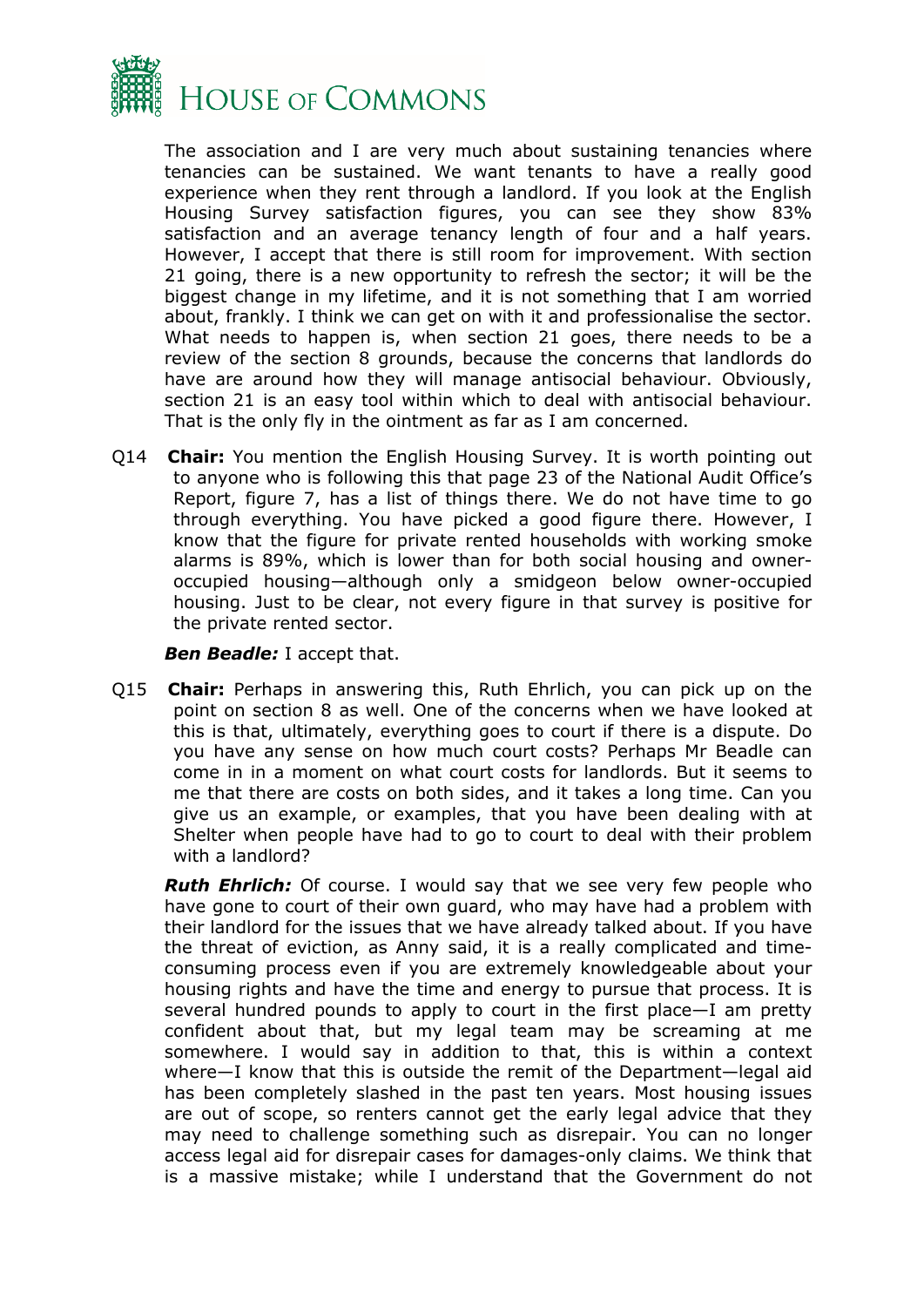

want to pay for compensation only, it would act as a massive deterrent for landlords if they knew they could be slapped with a huge fine from the court for having let people live in conditions that are not to standard.

Q16 **Chair:** What you are saying is that it is all a bit academic for most of the people you are representing because they cannot get to court in the first place.

*Ruth Ehrlich:* Absolutely.

**Chair:** I see that Anny Cullum is nodding as well.

*Ruth Ehrlich:* Just to add, as an example, that tenants do have the right to challenge something such as an unfair rent increase at the first-tier property tribunal. They have to submit a form to say that they have had an above market level increase. They have to print out the form, put a stamp on it and send it in the post. That is an example of a system that is not working for the majority—there are too many barriers, basically.

Q17 **Chair:** As Mr Beadle mentioned section 8, do you want to come in on that point? I then have one more question before we move on.

*Ruth Ehrlich:* We completely understand and recognise that, with scrapping section 21, there will need to be reforms to section 8. We have been working really closely with the Department, making sure that those are fit for purpose. What we would want to see are very robust grounds. When a landlord wants to evict their tenants because they are selling the property, they need to demonstrate that they have a genuine intention to sell their property. Similarly, if they want to move back in, they must have a real reason and intend to be there for a minimum of 12 months or so. We also want to make sure that those grounds for possession are not watered down to the extent that they disadvantage low-income tenants. We would not want to see any changes to a mandatory rent arrears ground, for example, which may see that tenants who are waiting for universal credit to be paid could meet the mandatory possession threshold. We do not want to see anything that will take away protections from those who need them most of all, but we understand that the grounds for possession will need to be expanded.

Q18 **Chair:** We have talked a bit about ombudsmen and having special, different routes of redress. Could you each give a summary of the ideal model you would like to see the Government introduce for the redress element, which would take out the complexity and confusion in the system? Do you have any thoughts about how that would be paid for and by whom? In the end, that will be a major discussion within the Department, I am sure.

**Ben Beadle:** I like the idea of the redress scheme. It is already established within the sector; it just doesn't apply for landlords. Agents pay for it at the moment, and it would seem to me that landlords are going to need to pay for it going forward. There should be an independent adjudication element, separate from the winning business side of life that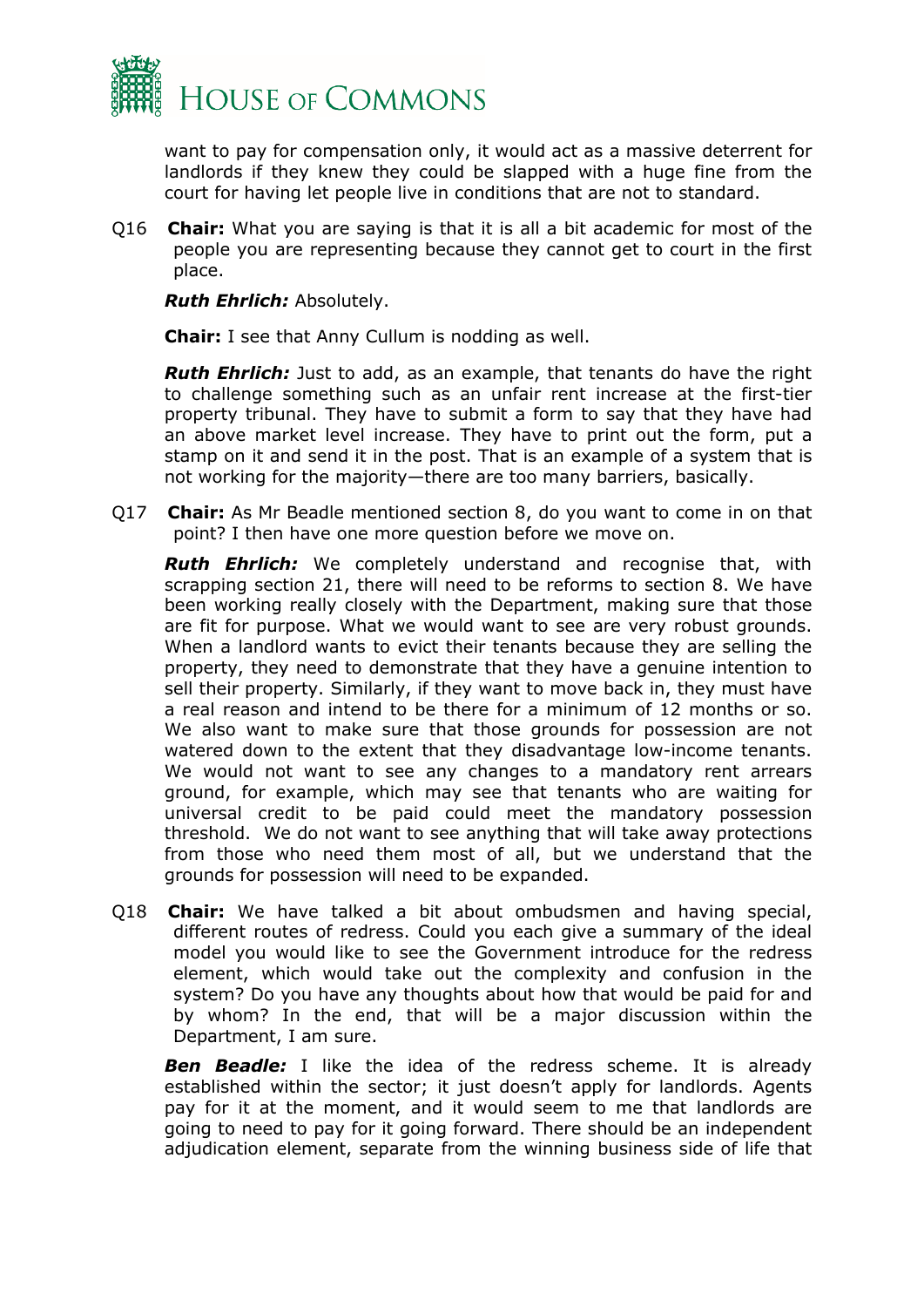

Anny and Ruth referred to, with the appropriate checks and balances with DHLUC.

We have spoken about the court process. I think that with section 21 going and section 8 being replaced there is a real opportunity for something like an independent conciliation scheme to broker disputes between landlords and tenants. I totally accept Ruth's point.

Q19 **Chair:** How would you see that funded? By landlords as well?

**Ben Beadle:** I wouldn't, actually. We have established practice with ACAS, which is a national body that is centrally funded, costing about £7 million. I think that taking cases and claims away from the court will derive a saving. You would get much better satisfaction between landlords and tenants. Most of the time, people just need a point in the right direction.

Q20 **Chair:** Just to be clear, you are saying landlords shouldn't pay for it. But who should pay for it? The taxpayer because it is cheaper than court? The taxpayer does not fund everything in court either.

**Ben Beadle:** No, some elements are paid for, which I accept. In the mechanism we have put forward, it would be replicated like ACAS, which is a centrally available scheme to those that need it to be able to resolve disputes, either associated with work or their tenancy and property.

Q21 **Chair:** So who do you think should pay for that?

*Ben Beadle:* I think it should be centrally funded—taxpayer funded.

*Ruth Ehrlich:* As I mentioned, we would like to see one ombudsman for each part of the housing sector, including the private rented sector. That would be funded by landlords signing up to be a member.

*Tamara Sandoul:* I would second Ruth's suggestion about the ombudsman. Tenants need to be able to refer to one place, which can then refer their disputes to different agencies. That does need to be funded by landlords and, possibly, agents.

*Anny Cullum:* I agree with Tamara and Ruth that an ombudsman funded by landlords and agents would be the best way. They would sign up and pay a registration fee to be part of it. I think that would solve some of the problems for tenants as well. They would have a simple, clear and understandable system and would not have to navigate different ones depending on where they live. That would be really good.

Q22 **Chair:** My final question is perhaps just to Mr Beadle. There are an awful lot of individual landlords out there who own only one property. You talked about a housing supply crisis and needing more housing of all tenures. Do you think there is a problem in the sector you represent, where there are an awful lot of amateur landlords who did not think it was a business? Instead, they thought it was an investment, because Governments over time encouraged them to invest in property as a pension with certain tax benefits that accrued. Do you think that you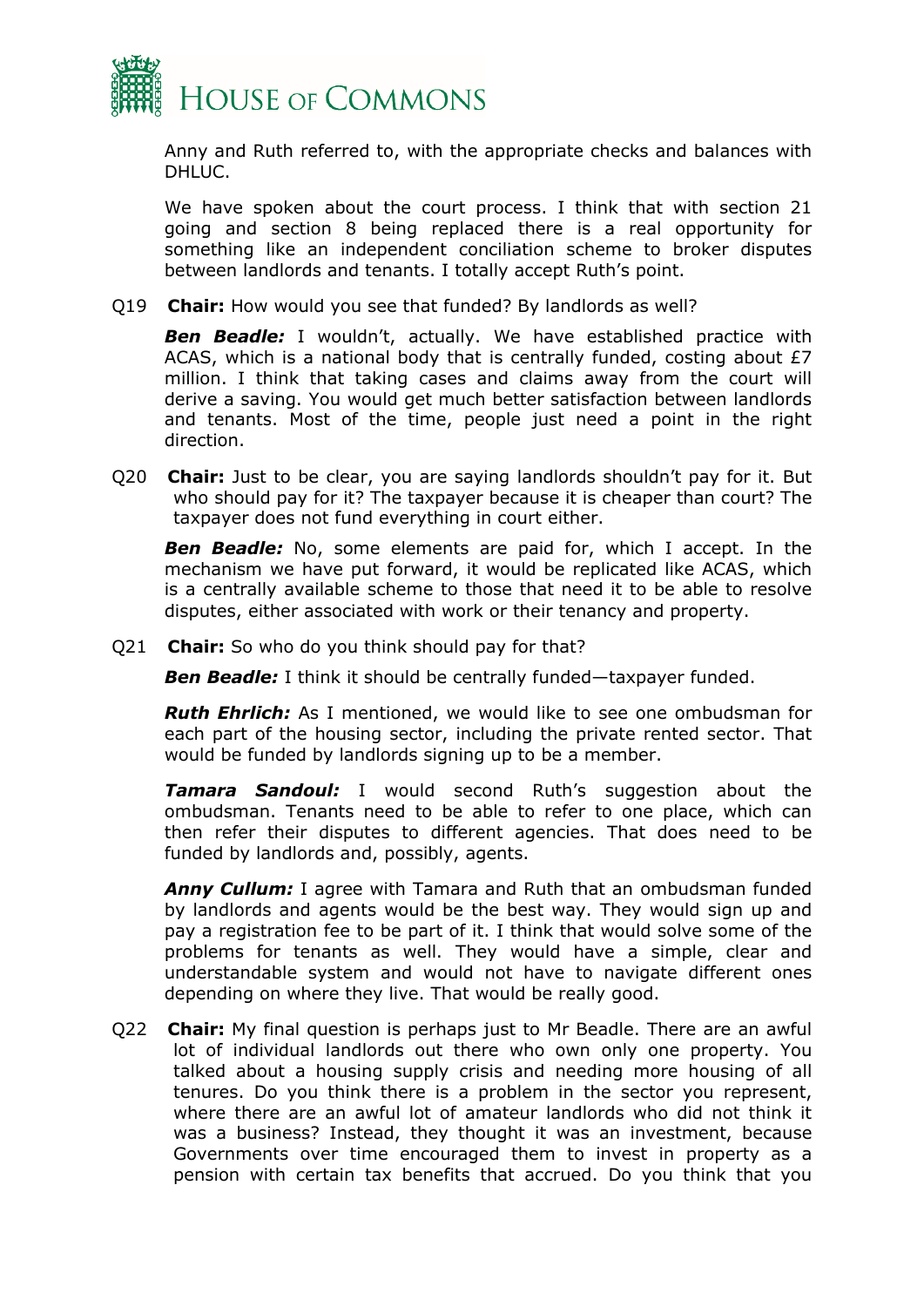

basically have a sector that is not professional enough? I am aware that that is a broad summary—you do not need to defend the good landlords—but do you think that that is an issue?

*Ben Beadle:* I do not think there is anything wrong with amateur landlords, as long as they do stuff properly. If they cannot do it themselves, they should get an agent to do it, or they should not be in our sector. It really is as simple as that. Obviously, a lot of individuals have been attracted by the various tax benefits that have been on offer over the past few years. You do not need me to remind you that they are no longer present, so it will be really interesting to see how the market pans out. But when it comes to supply, you need more of everything. We do not have the right numbers of homes available.

Q23 **Chair:** You are preaching to the converted. We have in our surgeries people with housing needs from every tenure, pretty much.

We are pretty much out of time, but on the issue of the state of the rental markets, are there any quick comments? Probably not from Ms Sandoul, because she is more representing the environmental health side, but from Ms Cullum and Ms Ehrlich. Ms Cullum, you represent a renters union. Renters unions have not been very big in recent years, and you are growing now. Is this a sign of a growing problem in the sector?

**Anny Cullum:** I think it is, and one of the reasons that we are going so fast is because people are not turning to councils any more. They are turning to organising themselves in order to support themselves through issues, because the problems are so stark.

Something that we have not touched on today is affordability, which is a real issue for renters as well. We would call for rent controls as a longterm demand, to try to steady the housing sector—again, building with social housing. But yes, I think the reason that we are growing is that there are loads of problems and people are tired of waiting for underresourced councils to deal with them, so they are banding together to sort them out themselves.

**Ruth Ehrlich:** I agree with Anny. This is clearly a symptom of a much bigger problem, which is that the sector is too big and too expensive, and people who would previously have lived either in social housing or in home ownership are living there for the foreseeable future. Security of tenure and regulation go hand in hand but, ultimately, we also need those social homes to be built that will provide the genuinely affordable homes that people need in the long term.

**Chair:** I think Mr Beadle wants to say something. You have had quite a lot, but go on, Mr Beadle.

**Ben Beadle:** I have; I'm grateful. Very briefly, everybody is at one in terms of a redress scheme for the sector. Rather than create a new database, that is your database. It tells you where landlords are. You can kill two birds with one stone.

**Chair:** Data is certainly a thing that this Committee is very obsessed with,